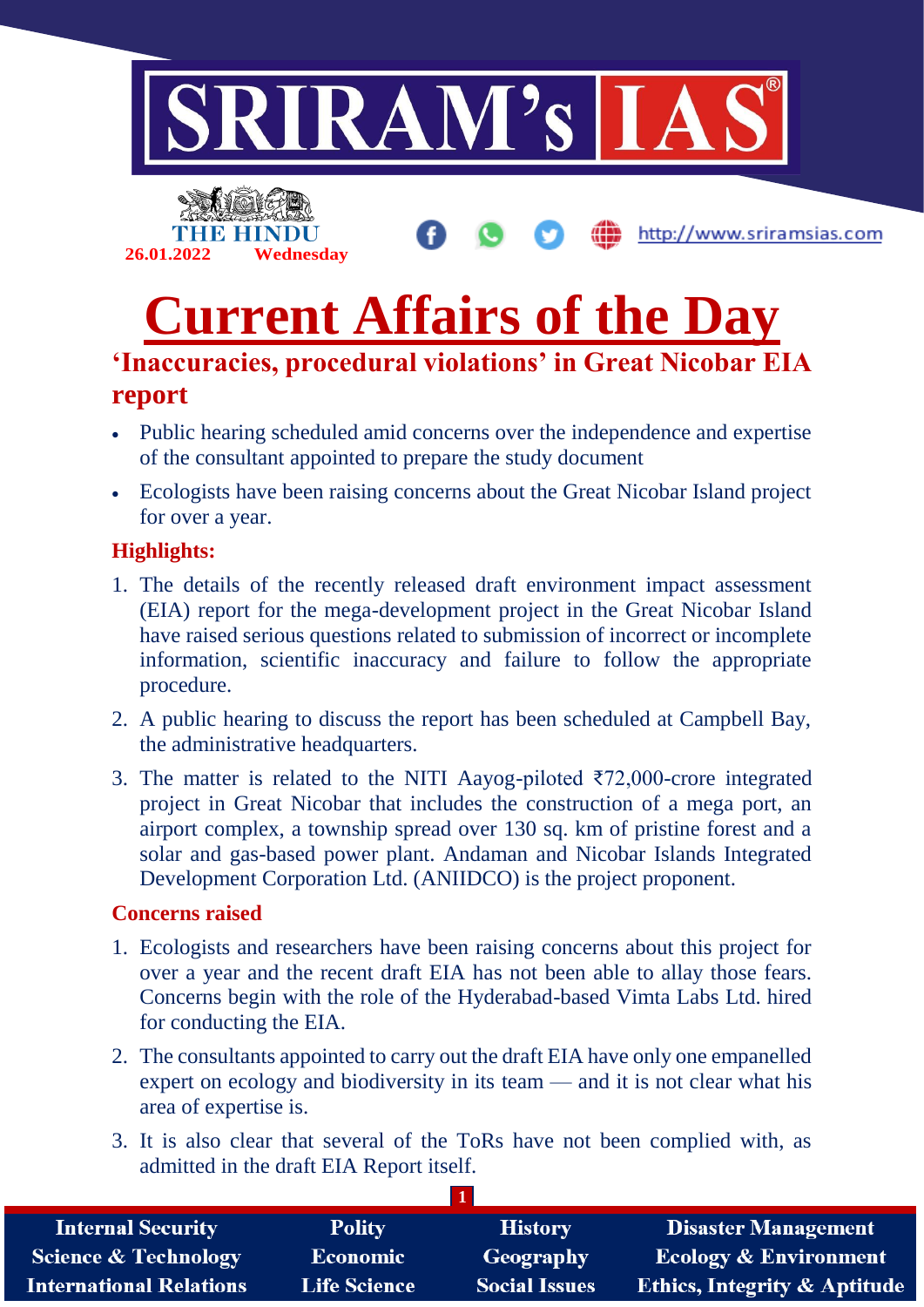

4. The rapid assessment study carried out by the Wildlife Institute of India and the baseline survey by the Zoological Survey of India (ZSI), both appended as annexures too were commissioned before the issue of the ToR.



## **'Incomplete data'**

- 1. There are also serious issues of scientific accuracy and integrity where the data presented is concerned. Large parts of Section 3.9, which is on ecology and biodiversity, have in-text citations but no references.
- 2. Tables with lists of plants and animals found on the island are incomplete and with no sources provided. The information in other places is internally inconsistent and/or incorrect.
- 3. The area of the island is mentioned in one place as 1,045 sq. km, while it is 910 sq. km (the current official figure) in another.
- 4. The executive summary mentions that the Galathea port area does not record any coral reefs, whereas the ZSI study appended to the EIA, reports a coral reef spread over 116 hectares in Galathea Bay.
- 5. Chapter 3 similarly says 330 species of fauna are recorded on the island, while the same ZSI study puts the number at more than double at 695.

| <b>Internal Security</b>        | <b>Polity</b>       | <b>History</b>       | <b>Disaster Management</b>              |  |  |  |
|---------------------------------|---------------------|----------------------|-----------------------------------------|--|--|--|
| <b>Science &amp; Technology</b> | <b>Economic</b>     | <b>Geography</b>     | <b>Ecology &amp; Environment</b>        |  |  |  |
| <b>International Relations</b>  | <b>Life Science</b> | <b>Social Issues</b> | <b>Ethics, Integrity &amp; Aptitude</b> |  |  |  |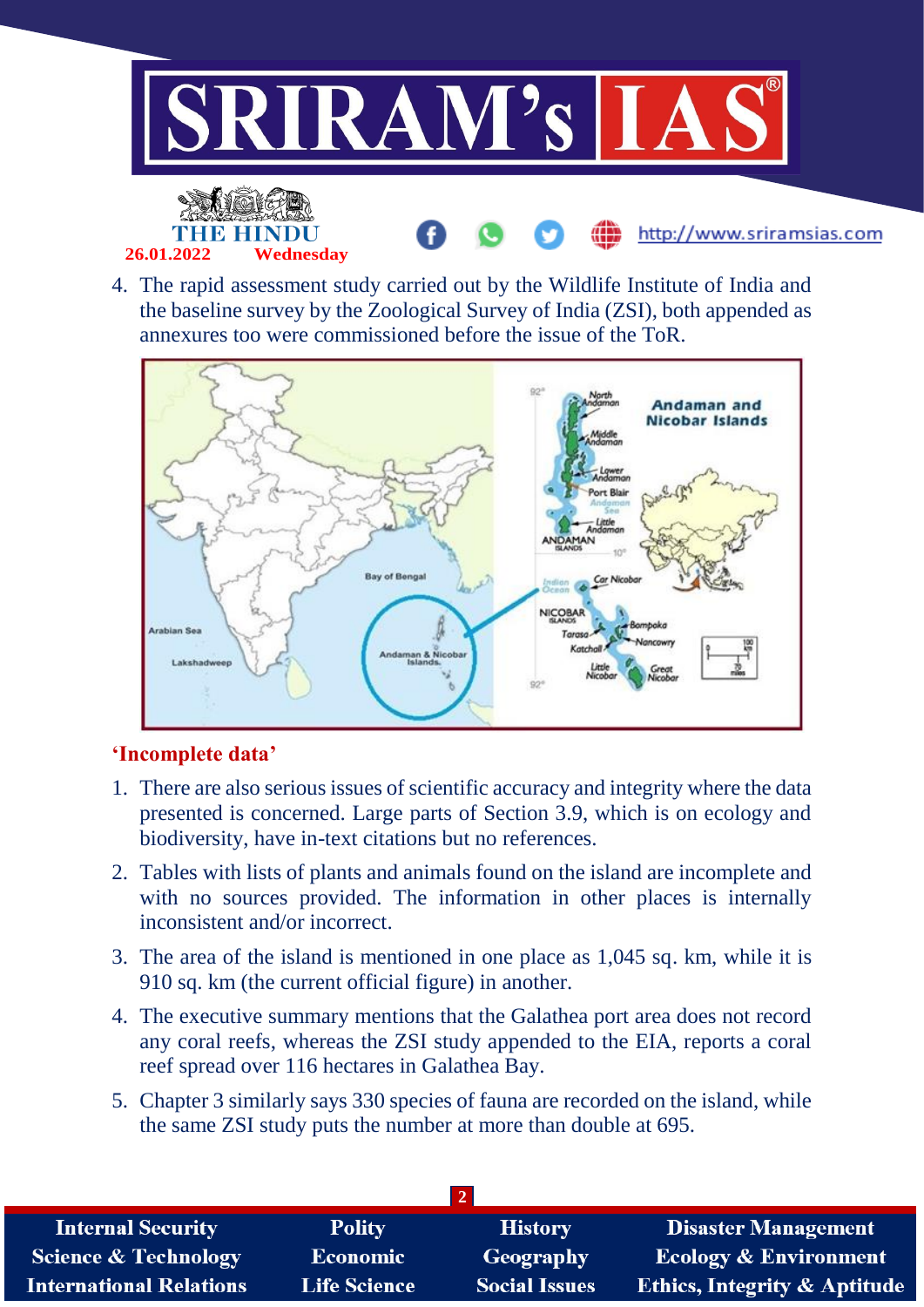

6. The EIA says in another place no migratory birds have been reported from Great Nicobar, whereas it is well known that these islands are located along two globally significant bird flyways and more than 40 species of migratory birds have been recorded from Great Nicobar.

#### **Institutional callousness**

- 1. The callousness continues in the approach of the statutory authorities. The EIA report was expected to have details of the project proponent's environment policy such as its standard operating process, procedures for highlighting the violation of environmental and forest norms and for ensuring compliance with environmental clearance conditions.
- 2. All that the project proponent, ANIIDCO, has said in response is that no such policy exists and that they undertake to comply with all laws of the country related to the environment, forests and coastal regulation zone.
- 3. A statutorily mandated set of requirements is being given the go-by, raising further questions on the validity of the EIA. Equally illustrative is the undertaking issued by the Directorate of Tribal Welfare, the agency tasked with the primary job of securing the rights of the indigenous people on the islands.
- 4. It first assures that "the right of the tribal shall be well protected and taken care of" and then goes on to conclude that "whenever any exemption from the existing regulations/policies/law of the land is required to be provided for the execution of the project, this Directorate will seek required exemptions(s) from the competent authority to that effect".

## **Slash fuel tax, raise MGNREGS outlay to spur flailing consumption, suggests Crisil**

It moots income support for low-income households hit by COVID-19 shock.

## **Highlights: Boost Private Consumption**

1. The upcoming Union Budget for 2022-23 should include higher allocations for the rural employment guarantee programme, a new plan to generate urban jobs and fresh cuts in fuel taxes, to revive flailing consumption demand in the economy, credit rating agency Crisil said.

| <b>Internal Security</b>        | <b>Polity</b>       | <b>History</b>       | <b>Disaster Management</b>              |  |  |
|---------------------------------|---------------------|----------------------|-----------------------------------------|--|--|
| <b>Science &amp; Technology</b> | <b>Economic</b>     | Geography            | <b>Ecology &amp; Environment</b>        |  |  |
| <b>International Relations</b>  | <b>Life Science</b> | <b>Social Issues</b> | <b>Ethics, Integrity &amp; Aptitude</b> |  |  |